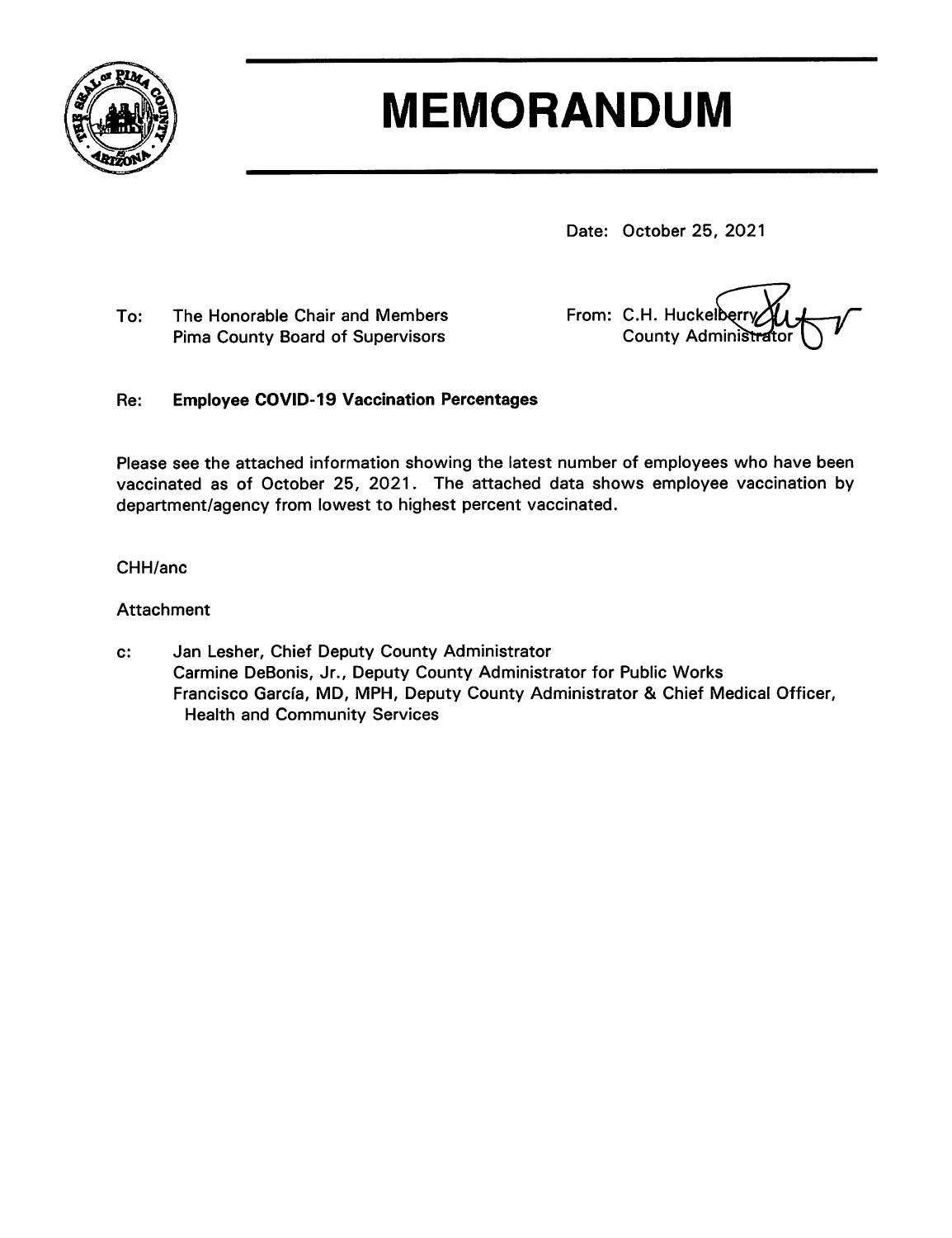## **I'm Vaccinated Employee Percentages As of 10-25-21**

|                                           |                                                 | <b>Active</b><br><b>Employees</b> | <b>Active</b><br><b>Vaccinated</b><br><b>Employees</b><br>Percentage |
|-------------------------------------------|-------------------------------------------------|-----------------------------------|----------------------------------------------------------------------|
| <b>Department Name</b>                    | <b>Active</b><br>Vaccinated<br><b>Employees</b> |                                   |                                                                      |
|                                           |                                                 |                                   |                                                                      |
| Natural Resources, Parks & Recreation     | 179                                             | 249                               | 72                                                                   |
| Treasurer                                 | 18                                              | 25                                | 72                                                                   |
| Constables                                | 9                                               | 12                                | 75                                                                   |
| Transportation                            | 133                                             | 175                               | 76                                                                   |
| Procurement                               | 22                                              | 28                                | 79                                                                   |
| Juvenile Court                            | 237                                             | 295                               | 80                                                                   |
| Clerk of the Superior Court               | 141                                             | 174                               | 81                                                                   |
| Stadium District-Kino Sports Complex      | 73                                              | 88                                | 83                                                                   |
| Justice Court Green Valley                | 5                                               | 6                                 | 83                                                                   |
| Wireless Integrated Network               | 10                                              | 12                                | 83                                                                   |
| County Free Library                       | 392                                             | 459                               | 85                                                                   |
| <b>Facilities Management</b>              | 141                                             | 165                               | 85                                                                   |
| Capital Program Office                    | 6                                               | 7                                 | 86                                                                   |
| Economic Development & Tourism            | 12                                              | 14                                | 86                                                                   |
| <b>Fleet Services</b>                     | 38                                              | 44                                | 86                                                                   |
| Health                                    | 281                                             | 325                               | 86                                                                   |
| Grants Management & Innovation            | 39                                              | 45                                | 87                                                                   |
| <b>Justice Courts Tucson</b>              | 86                                              | 99                                | 87                                                                   |
| <b>Superior Court</b>                     | 548                                             | 628                               | 87                                                                   |
| Office of Sustainability and Conservation | 14                                              | 16                                | 88                                                                   |
| Recorder                                  | 35                                              | 40                                | 88                                                                   |
| Regional Wastewater Reclamation           | 325                                             | 371                               | 88                                                                   |
| Community & Workforce Development         | 109                                             | 124                               | 88                                                                   |
| Regional Flood Control District           | 45                                              | 51                                | 88                                                                   |
| County Attorney                           | 284                                             | 321                               | 88                                                                   |
| Analytics and Data Governance             | 17                                              | 19                                | 89                                                                   |
| Pima Animal Care                          | 96                                              | 107                               | 90                                                                   |
| <b>Real Property Services</b>             | 9                                               | 10                                | 90                                                                   |
| Finance & Risk Management                 | 118                                             | 131                               | 90                                                                   |
| <b>Information Technology</b>             | 173                                             | 192                               | 90                                                                   |